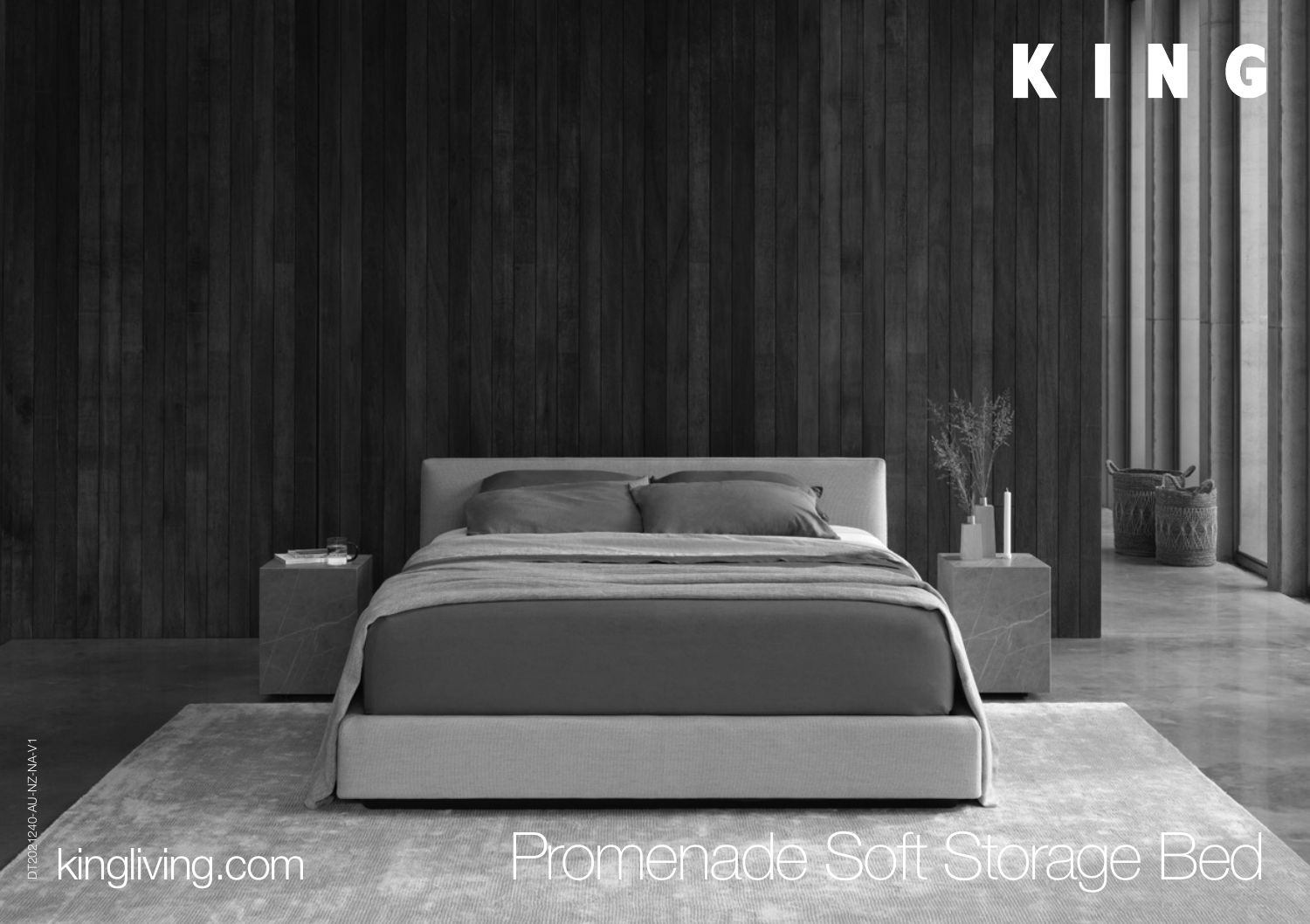## Promenade Soft Storage Bed



Effective January 2022. Mattress sold separately. Bed and Mattress sizes compatible in country or region as indicated. Some upholstery includes tricot (indicated by grey on Bedheads). Leather detail indicated. As King Livi continuous improvement, changes to products and specifications may be made without prior notice. Images and drawings are representative of design only. Accessories not included.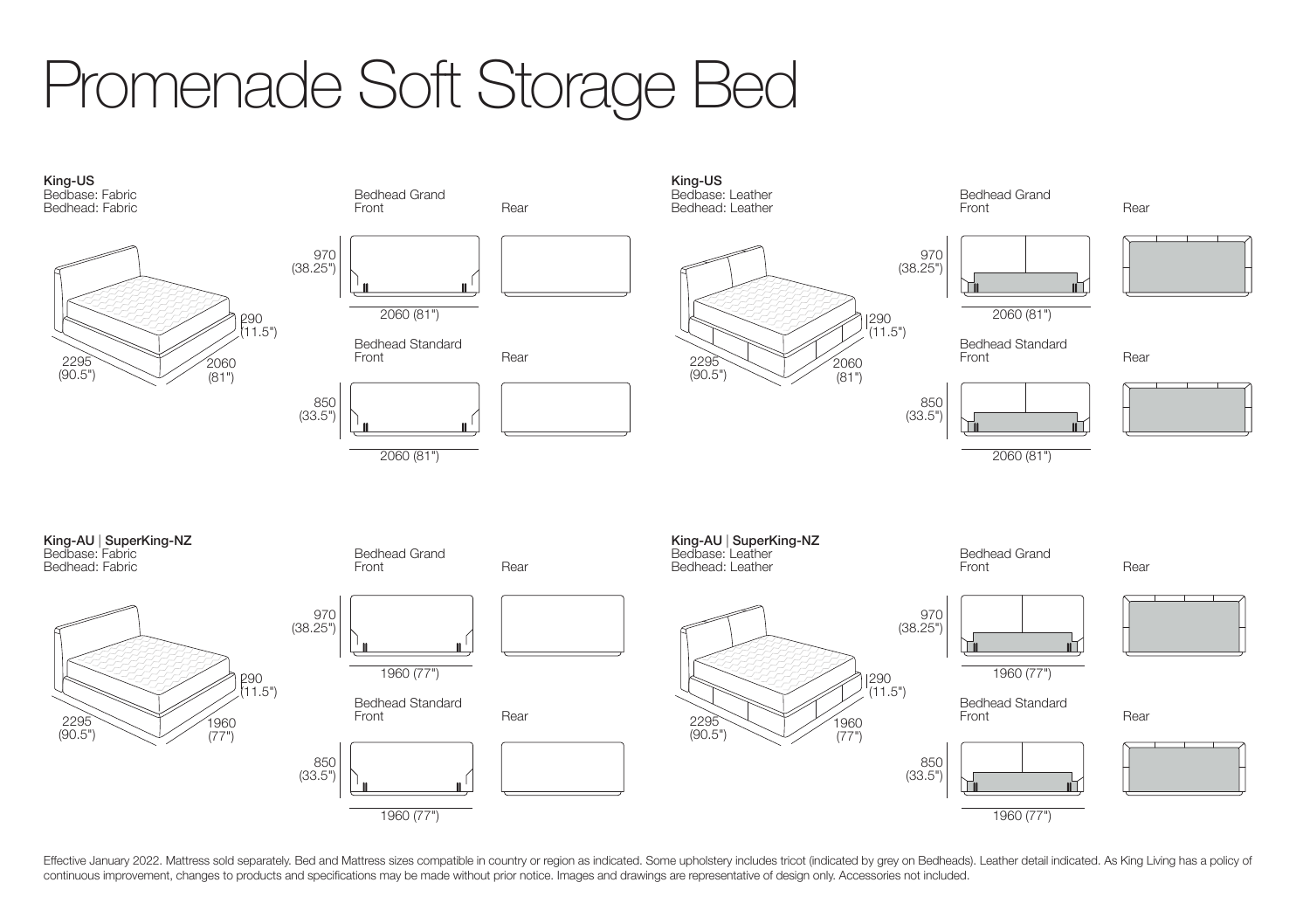## Promenade Soft Storage Bed



Effective January 2022. Mattress sold separately. Bed and Mattress sizes compatible in country or region as indicated. Some upholstery includes tricot (indicated by grey on Bedheads). Leather detail indicated. As King Livi continuous improvement, changes to products and specifications may be made without prior notice. Images and drawings are representative of design only. Accessories not included.